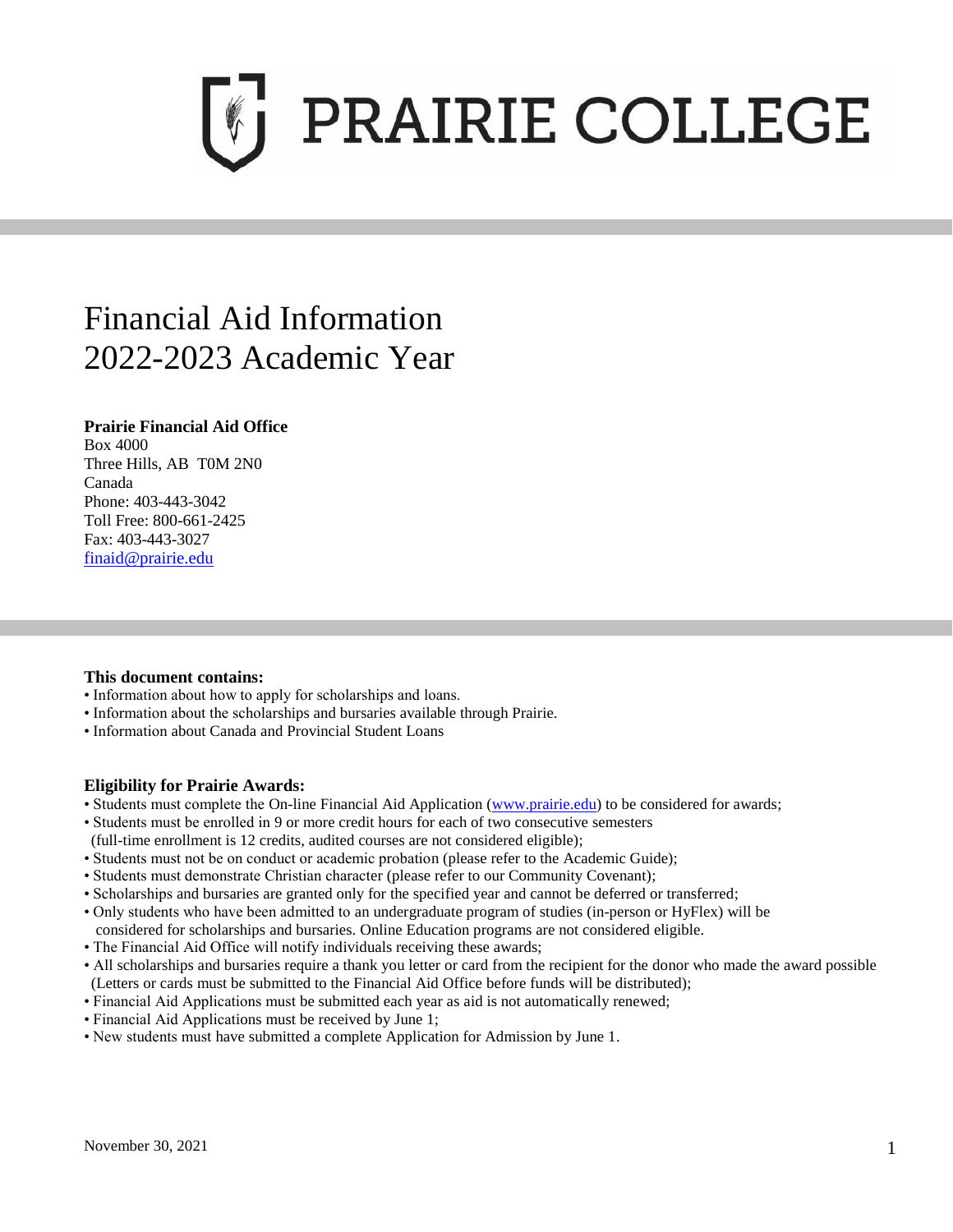## **PRAIRIE SCHOLARSHIPS & BURSARIES**

Scholarships and bursaries are generally granted on the basis of demonstrated financial need. In most cases, the awards range from \$300 to \$2,000 per year. Please do not apply for scholarships or bursaries that you do not meet criteria for.

## **New Students**

#### **Kinvig Scholarship**

Awarded to new students who are beginning a four-year degree program and who display leadership qualities, are involved in the local church and who are committed to working in Christian ministry.

#### **New Legacy Scholarship**

Awarded to a student who is a first generation Christian and did not grow up in a Christian home but has now chosen Christ as his or her inheritance (1 Peter 1:3-9). Personal testimony must be supplied before funds are distributed.

#### **Prairie Associates Legacy Scholarship**

Awarded to new students enrolled in a degree program.

### **All Students**

#### **Amanda Bailey Memorial Scholarship**

Awarded to a female student studying in an Associate Degree or Diploma program who seeks to serve God through a helping ministry in a professional capacity.

#### **Binkley Scholarship**

Awarded to a student studying in a degree program and who demonstrates financial need.

#### **Bohannan Memorial Scholarship**

Awarded to a student interested in pastoral ministry and who is enrolled in a four-year degree program.

#### **Brian Welch Memorial Scholarship**

Awarded to a new or returning student with a desire to serve in missions using drama, music, photography or other artworks. Preference given to students with financial need.

#### **Cornelia Siebert Scholarship**

Awarded to a student planning to enter full-time missions.

#### **Cross-Cultural Scholarship**

Awarded to a student studying in a degree program and who is returning from cross-cultural ministries.

#### **Ewald Rode Memorial Scholarship**

Awarded to students from Manitoba who demonstrate financial need.

#### **Gavin and Margaret Hamilton Memorial Scholarship**

Awarded to students enrolled in a degree program and who demonstrate financial need.

#### **GHC Memorial Scholarship**

Awarded to a student who exhibits a keen interest in evangelism, church planting or biblical studies.

#### **Glenna Russell Memorial Scholarship**

Awarded to a student preparing for full-time ministry work (church, para-church, missions) and who demonstrate financial need

#### **Harold & Rick Down Memorial Scholarship**

Awarded to a Prairie High School graduate entering their freshman year, or a senior PBI student enrolled in a degree program.

#### **Hudson Taylor Scholarship**

Awarded to students preparing for full-time mission work and who demonstrate financial need.

#### **John Beattie Memorial Award**

Awarded to a student involved in sports ministry to children or youth.

#### **Kondos Memorial Scholarship**

Awarded to a returning female student living in Prairie's dorm residence who demonstrates leadership and financial need and who is involved in ministry to youth and/or counselling.

#### **Margaret Marie Morgan Zander Memorial Scholarship**

Awarded to a student who is committed to overseas mission work, with preference being given to a student whose parents are full-time missionaries.

#### **Mary Willms Scholarship**

Awarded to a new or returning student who is committed to overseas mission work.

#### **Maxwell Memorial Scholarship**

Awarded to students from a developing nation, who were involved in Christian ministry prior to coming to Prairie and who possess leadership qualities. Recipients must plan to return to their country upon graduation OR awarded to a student involved in Christian ministry with plans for an intercultural ministry career.

#### **Memorial Scholarship**

Awarded to new or returning students who are committed to Christian ministries in the future and display Godly character.

#### **Mrs. Daisy Webster Memorial Scholarship**

Awarded to new or returning students who are committed to evangelistic ministries. Must demonstrate financial need.

#### **Oliver International Student Scholarship**

Awarded to an International student, preferably from Mexico, who demonstrates financial need. Recipient must plan to return to their country of origin for ministry service.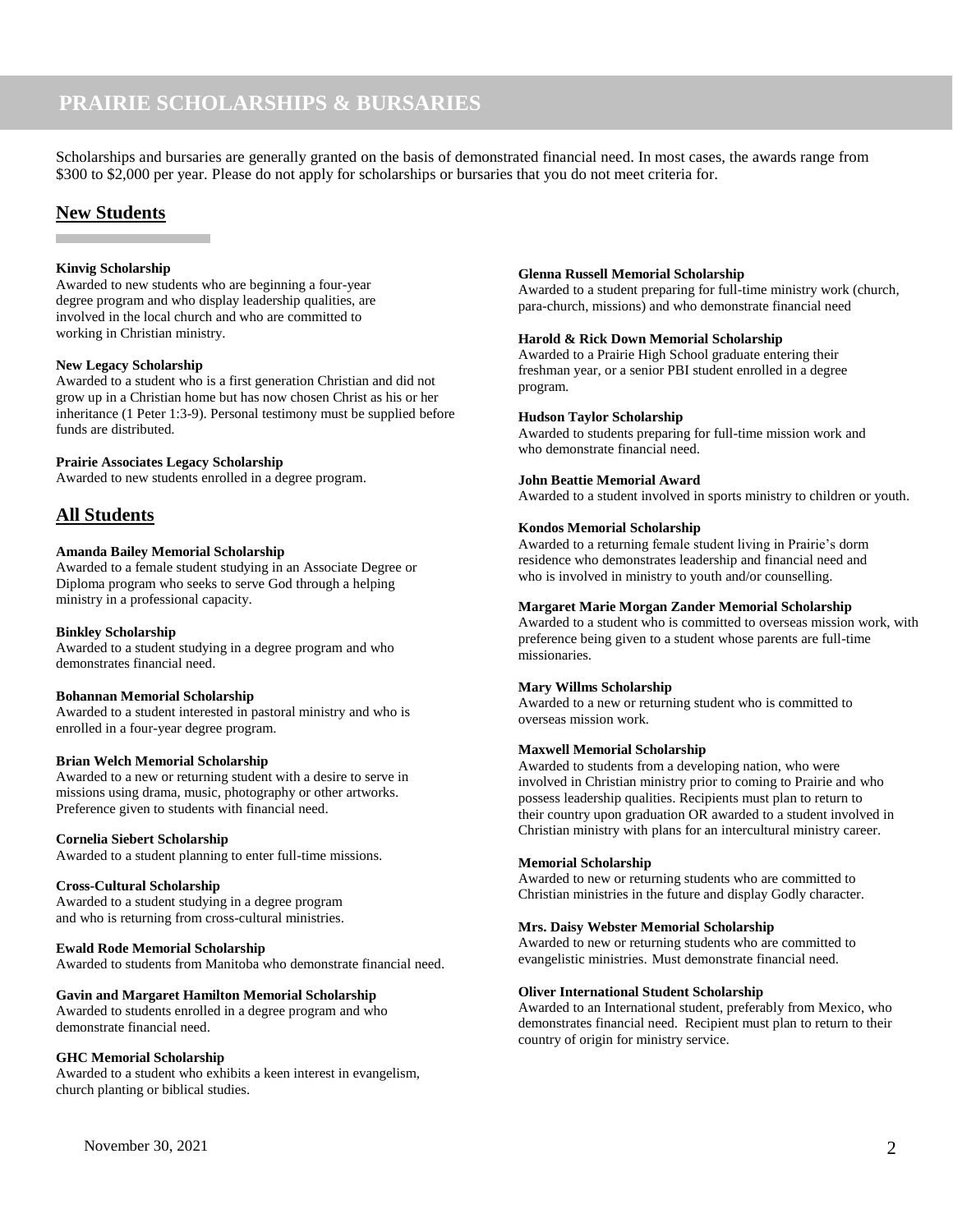#### **Peavoy Scholarship**

Awarded to a student from Ontario who is enrolled in a four-year degree program.

#### **Prairie Martyrs Memorial Scholarship**

Awarded to a student enrolled in intercultural studies and whose objective is to be engaged in cross-cultural ministry. Preference will be given to an international student or a student whose parents are full-time missionaries.

#### **Pro-Tec Scholarship**

Awarded to a student in financial need who desires to enter full time Christian service on completion of their studies. *(Distance Education students in full programs are eligible to apply)*

#### **Ray & Anna Smith Scholarship**

Awarded to a first Nations student involved in children's ministry

#### **Ruth Lavastida Scholarship**

Awarded to a new or returning student involved in ministry.

#### **The Bluebird Bursary**

Awarded to a student in the PN or PCP programs who is interested in working in a rural healthcare setting. Must demonstrate financial need.

#### **Tom Rainsberger Scholarship**

Awarded to an African student or missionary candidate planning on serving in Africa. The student should be in the process of applying to, or have already received acceptance to serve with an African missionary agency.

#### **Youngs Scholarship**

Awarded to a student enrolled in a degree program and who demonstrates financial need.

## **Returning Students**

#### **Darren Edey Memorial Scholarship**

Awarded to a student in a degree program who plans to pursue a career in youth or children's ministries. Preference given to a returning student who is married with children.

#### **David Rowntree Memorial Scholarship**

Awarded to a fourth-year student with a GPA of at least 2.5.

#### **Edwards/Dolsen Scholarship**

Awarded to a second-year returning student whose parent serves as a pastor or missionary.

#### **Elena Yeo Euangelion Scholarship**

Awarded to a returning student in the Christian Formation & Counselling, Pastoral or Youth Ministry programs. Must have a GPA of 3.0, demonstrate financial need and exhibit spiritual growth and a servant heart.

#### **Grace Harken Memorial Scholarship**

Awarded to a returning student who desires to serve in sports or youth ministry and demonstrates Christ-like character.

#### **North Pacific Crescent Bursary**

Awarded to a senior student demonstrating financial need. Must have a goal of working in missions in western Canada, Siberia, or Alaska and to First Nations, Sikh or Muslim people groups. Available to any student with an evidenced missions goal or a student with parents involved in missions.

#### **James Leverette Memorial Scholarship**

Awarded to a student from a church of the Alberta Baptist Association. Student must be entering their third year of training for ministry as a pastor, youth pastor, worship pastor, pastor of Christian education, missionary or related fields.

#### **Joan Chapman Memorial Scholarship**

Awarded to a returning international student, from Asia, who exhibits Christ like character and a servant heart.

#### **Jireh Bursary**

Awarded to a senior student or second year aviation student\* demonstrating Christian faith in character and who is recommended by their senior pastor or a church elder. Personal testimony must be supplied. Preference is given to students who have a GPA of at least 2.5.

#### **JJ Janzen Music Scholarship**

Awarded to a second or third year student in the Music & Worship Arts program who intends to be involved in full-time ministry after graduation. Must demonstrate financial need.

#### **Klosse Family Memorial Scholarship**

Awarded to a returning second year student in a four year degree program. Must be open to serving in missions.

#### **May Mac Scholarship**

Awarded to a student enrolled in their final year of a degree program. Student must be planning to work in city center ministries and must exhibit growth in their relationship with Christ.

#### **Martha Lipka Memorial Scholarship**

Awarded to Primary Care Paramedic (PCP) students and second year Practical Nursing (PN) students who have achieved a minimum 3.0 GPA in their Prairie courses. Must demonstrate financial need.

#### **Patricia McAvoy Memorial Scholarship**

Awarded to a returning student with a servant heart seeking full time ministry and who has earned a GPA of at least 3.0.

#### **Rose To Ching Tsang Memorial Scholarship**

Awarded to a senior student intending to serve in missions or pastoral ministry, preferably in mainland China.

#### **Scott Mitchell Memorial Scholarship**

Awarded to a returning male student enrolled in a four-year BA Program. Must display Christian maturity and leadership and have an objective to be in pastoral ministry and desiring to work specifically in a men's ministry.

#### **Seth Martin Memorial Scholarship**

Awarded to a returning student who has played on a Prairie Pilots volleyball team for at least one semester, has a dedication to the sport and has a GPA of at least 3.0.

#### **The St. John Chrysostom Scholarship**

Awarded to a third or fourth year student in a ministry or theology major. A 500 word essay is required; details given upon application.

#### **Thorvald Nielsen Memorial Scholarship**

Awarded to a returning student from a developing nation who is planning to be engaged in full-time Christian work in their country of origin. Recipients selected based on Christian maturity, leadership skills and financial need. Students must maintain a GPA of 2.0 in their first year, and 2.5 in subsequent years.